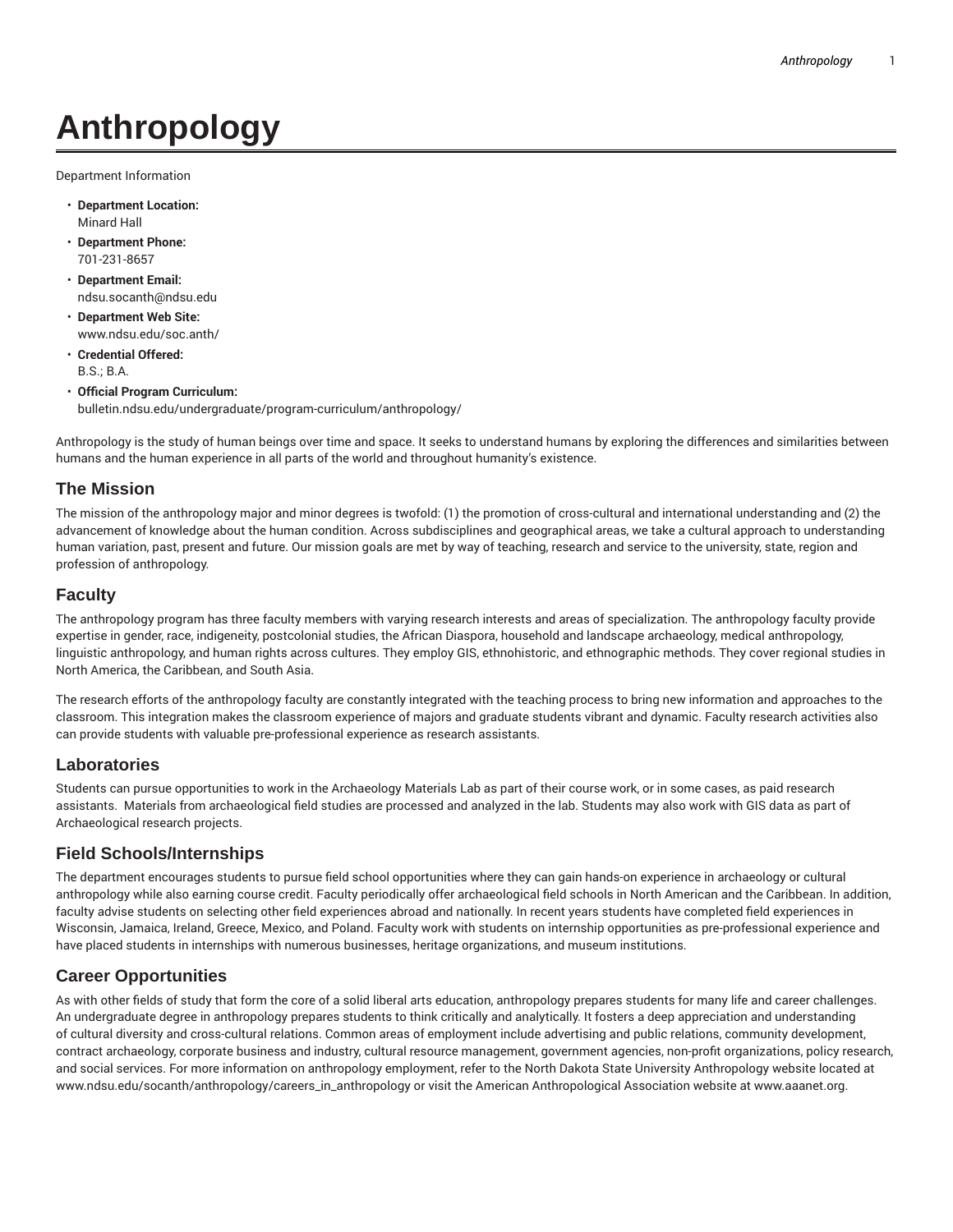# **The Curriculum**

The course requirements in anthropology are designed to provide students with a solid grounding in the discipline as a whole and training in research and analysis methods. The curriculum covers the multiple subdisciplines in anthropology. Anthropology faculty advisors work very closely with students on the specific plan of study that best suits their needs and interests.

# **Anthropology Club**

The Anthropology Club is a student directed organization with sponsorship and advising provided by the anthropology faculty. The club provides a forum for learning more about anthropology and related careers, engaging in community service and for interacting with students with different interests, levels of experience and education in anthropology.

### **Major/Minor Requirements**

The 37-credit major includes ANTH 111, SOC 110, two courses at the 200-Level; a theory course and a methods course; two of the following: ANTH 204, 205, 206; 18 credit hours of 300-400 level anthropology courses; and ANTH 489 Senior Capstone.

The 18-credit minor includes ANTH 111; SOC 110; two of the following: ANTH 204, 205, 206; and two additional anthropology courses from the 300 or 400 level offerings.

# **Plan of Study**

Please note this is a sample plan of study and not an official curriculum. Actual student schedules for each semester will vary depending on start year, education goals, applicable transfer credit, and course availability. Students are encouraged to work with their academic advisor on a regular basis to review degree progress and customize an individual plan of study.

| <b>First Year</b>           |                       |                           |                           |
|-----------------------------|-----------------------|---------------------------|---------------------------|
| Fall                        | <b>Credits Spring</b> |                           | <b>Credits</b>            |
| <b>ANTH 111</b>             |                       | 3 ANTH 204                | 3                         |
| SOC 110                     |                       | 3 ENGL 120                | 3                         |
| <b>ENGL 110</b>             |                       | 4 GE Humanities/Fine Arts | 3                         |
| Science/Techonology         |                       | 3 Wellness                | $\sqrt{2}$                |
| <b>Humanities/Fine Arts</b> |                       | 3 GE Global Perspective   | 3                         |
|                             | 16                    |                           | 14                        |
| <b>Second Year</b>          |                       |                           |                           |
| Fall                        | <b>Credits Spring</b> |                           | <b>Credits</b>            |
| <b>ANTH 205</b>             |                       | 3 COMM 110                | 3                         |
| Major Elective              |                       | 3 Major or Language       | $\ensuremath{\mathsf{3}}$ |
| Minor or Language           |                       | 3 Science/Technology      | 3                         |
| <b>AHSS Requirement</b>     |                       | 3 Additional course       | $\ensuremath{\mathsf{3}}$ |
| GE Science/Technology       |                       | 4 Major elective          | 3                         |
|                             | 16                    |                           | 15                        |
| <b>Third Year</b>           |                       |                           |                           |
| Fall                        | <b>Credits Spring</b> |                           | <b>Credits</b>            |
| Major elective              |                       | 3 Major Elective          | 3                         |
| Major Elective              |                       | 3 Minor or Language       | 3                         |
| Minor or Language           |                       | 3 Upper Level Writing     | 3                         |
| Additional course           |                       | 3 Quantitative Reasoning  | $\ensuremath{\mathsf{3}}$ |
| Additional course           |                       | 3 Additional course       | 3                         |
|                             | 15                    |                           | 15                        |
| <b>Fourth Year</b>          |                       |                           |                           |
| Fall                        | <b>Credits Spring</b> |                           | <b>Credits</b>            |
| ANTH 471 or 481             |                       | 3 ANTH 470 or 480         | 3                         |
| <b>ANTH 489</b>             |                       | 1 Major elective          | 3                         |